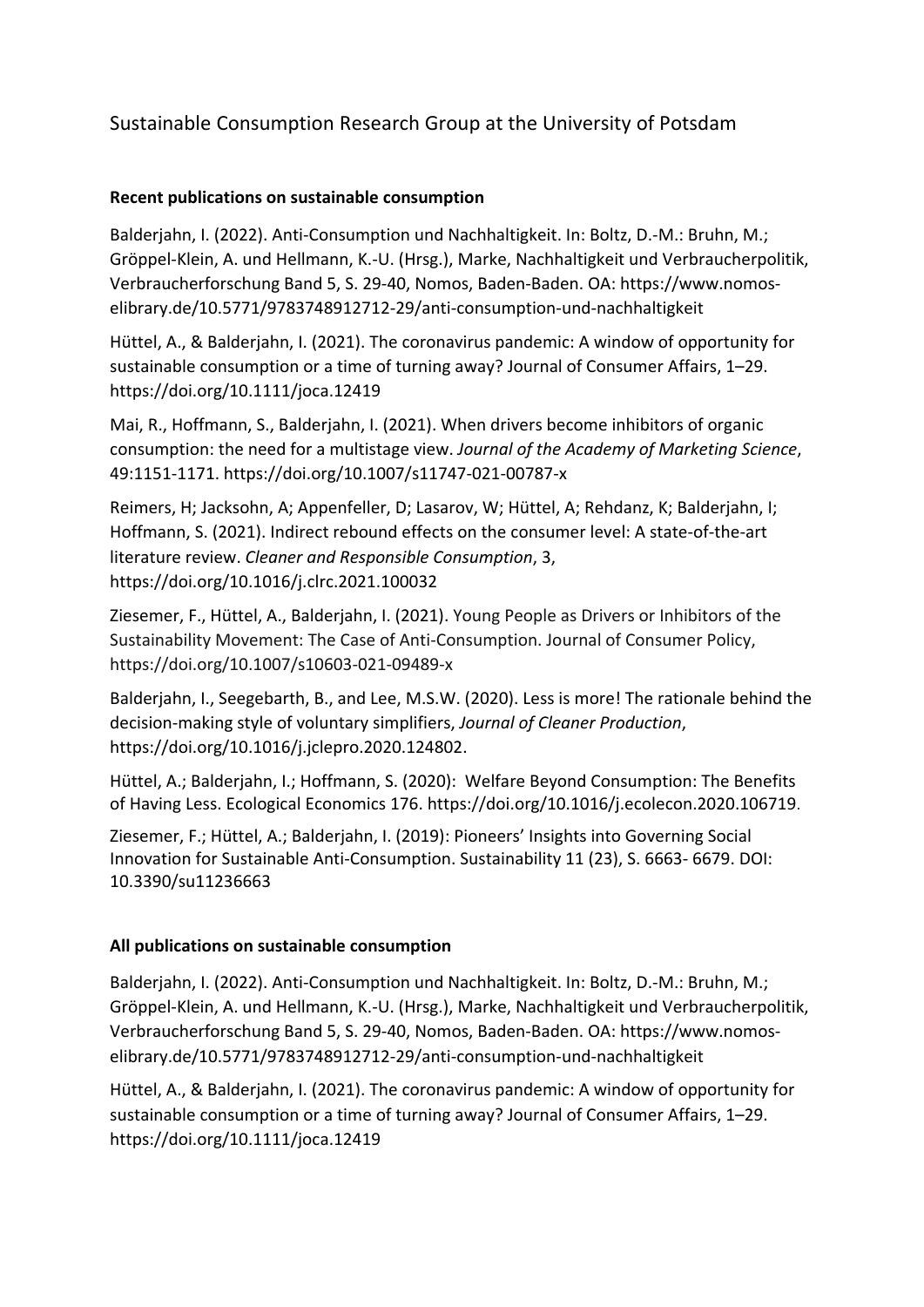Mai, R., Hoffmann, S., Balderjahn, I. (2021). When drivers become inhibitors of organic consumption: the need for a multistage view. Journal of the Academy of Marketing Science. https://doi.org/10.1007/s11747-021-00787-x

Reimers, H; Jacksohn, A; Appenfeller, D; Lasarov, W; Hüttel, A; Rehdanz, K; Balderjahn, I; Hoffmann, S. (2021). Indirect rebound effects on the consumer level: A state-of-the-art literature review. *[Cleaner and Responsible Consumption](https://www.sciencedirect.com/science/journal/26667843)*, 3, https://doi.org/10.1016/j.clrc.2021.100032

Ziesemer, F., Hüttel, A., Balderjahn, I. (2021). Young People as Drivers or Inhibitors of the Sustainability Movement: The Case of Anti-Consumption. Journal of Consumer Policy, https://doi.org/10.1007/s10603-021-09489-x

Balderjahn, I., Seegebarth, B., and Lee, M.S.W. (2020). Less is more! The rationale behind the decision-making style of voluntary simplifiers, *Journal of Cleaner Production*, https://doi.org/10.1016/j.jclepro.2020.124802.

Hüttel, A.; Balderjahn, I.; Hoffmann, S. (2020): Welfare Beyond Consumption: The Benefits of Having Less. Ecological Economics 176 (2020), 106719.

Balderjahn, I., Lee, M.S.W., Seegebarth, B., Peyer, M. (2020): A Sustainable Pathway to Consumer Wellbeing. The Role of Anticonsumption and Consumer Empowerment, in: Journal of Consumer Affairs, 54 (2), 456-488. DOI: 10.1111/joca.12278.

Ziesemer, F.; Hüttel, A.; Balderjahn, I. (2019): Pioneers' Insights into Governing Social Innovation for Sustainable Anti-Consumption. Sustainability 11 (23), S. 6663- 6679. DOI: 10.3390/su11236663

Balderjahn, I., Hüttel, A. (2019): Why Consumers Buy Sustainably: The Role of Personal Values, Marketing ZFP – Journal for Research and Management, 41(1), 24-38.

Balderjahn, I., Peyer, M., Seegebarth, B., Wiedmann, K.-P., Weber. A. (2018): The many faces of sustainability-conscious consumers: A category-independent Typology, in: Journal of Business Research, 91, 83-93.

Hoffmann, S.; Balderjahn, I.; Seegebarth, B.; Mai, R.; Peyer, M. (2018): Under Which Conditions Are Consumers Ready to Boycott or Buycott? The Roles of Hedonism and Simplicity, Ecological Economics, 2018 (147), 167-178.

Hüttel, A., Ziesemer, F., Peyer, M., & Balderjahn, I. (2017). To Purchase or Not? Why consumers make economically (non-)sustainable consumption choices. Journal of Cleaner Production, 174, 10 (2018), 827-836.

Peyer, M., Balderjahn, I., Seegebarth, B. & Klemm, A. (2017). The role of sustainability in profiling voluntary simplifiers, Journal of Business Research 70, 37–43.

Ziesemer, F., Peyer, M., Klemm, A. & Balderjahn, I. (2016). Die Messung von nachhaltigem Konsumbewusstsein, in: Ökologisches Wirtschaften, 4.2016 (31), 24-26.

Seegebarth, B., Peyer, M., Balderjahn, I. & Wiedmann, K.-P. (2016). The sustainability roots of anti-consumption lifestyles and initial insights regarding their effects on consumers' wellbeing. In: Journal of Consumer Affairs, 2016 (50), 68-99.

Balderjahn, I. (2014). Entscheidungsorientierung im Sustainable Marketing Management, in: Meffert, H.; Kenning, P.; Kirchgeorg, M. (Hrsg.), Sustainable Marketing Management, Wiesbaden 2014, S. 135- 157.